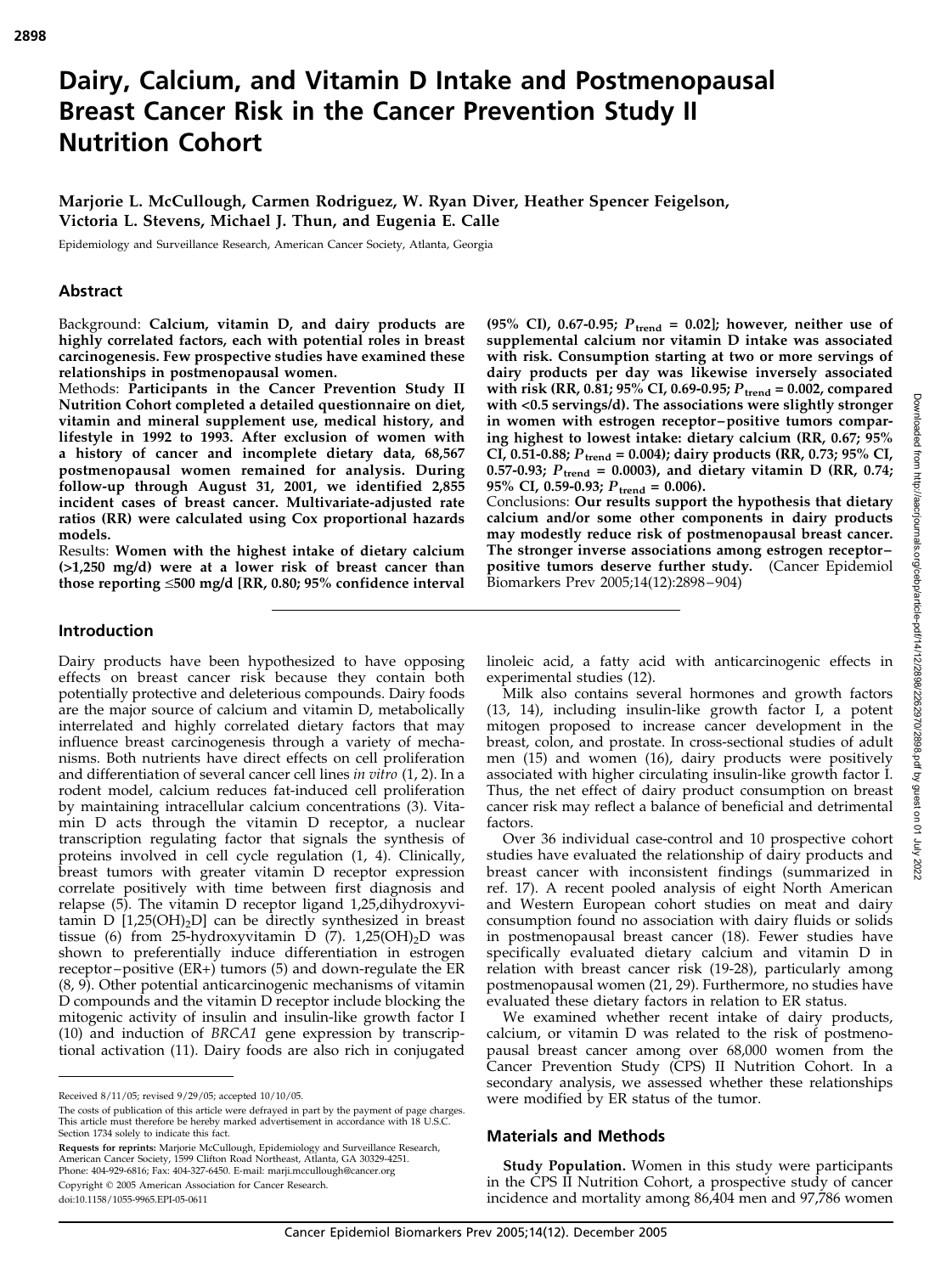(30). The Nutrition Cohort was begun by the American Cancer Society in 1992 and is a subgroup of the  $\sim$  1.2 million participants in CPS II, a prospective study of cancer mortality established in 1982. In brief, Nutrition Cohort participants were recruited from members of the CPS II cohort who resided in 21 states with population-based cancer registries as described in detail elsewhere (30). Participants were 50 to 74 years of age at enrollment in 1992 or 1993, when they completed a 10-page confidential, self-administered mailed questionnaire that included questions on demographic, medical, lifestyle, and dietary factors. Follow-up questionnaires were sent to cohort members in 1997, 1999, and 2001 to update exposure information and to ascertain newly diagnosed cancers. The response rate among living cohort members was 91% through 2001. The Emory University School of Medicine Institutional Review Board has approved all aspects of the CPS II Nutrition Cohort.

Case Ascertainment. Incident cancer was defined as a new diagnosis of either nonfatal or fatal breast cancer that occurred after enrollment in 1992 or 1993 and before August 31, 2001. We included all interval reported breast cancers because previous pilot work in this cohort found that the sensitivity of self-reported breast cancer was 91% (31). Ascertainment of breast cancer as a contributing cause of death among cohort members was accomplished through linkage with the National Death Index (32). We documented ER and progesterone receptor (PR) status of the tumors through medical record reports and through state cancer registries when available. ER status was verified in 53% of the cases: 1,283 tumors were ER+ and  $227$  were  $ER-$ .

Dietary Assessment. Calcium, vitamin D, and dairy product intakes were measured in 1992 to 1993 using a semiquantitative 68-item food frequency questionnaire (FFQ), which is a modification of the brief Health Habits and History Questionnaire developed by Block et al. (30, 33). The FFQ inquired about portion size (small, medium, or large). Questions on frequency of consumption ranged from ''never or less than once per month'' to ''two or more per day'' for foods and to ''six or more per day'' for beverages; use of lowfat foods, including ice cream and cheese, was also ascertained. The questionnaire included a section asking about frequency of use of several vitamin supplements during the past year (multivitamins and calcium among others). Individual vitamin D supplement use is not common (34) and was not included on the FFQ. Information on supplement dose was collected among participants reporting calcium supplement use (250, 500, 600, or 750 mg per tablet).

Dietary and total nutrient intakes and gram weights of foods were estimated using the Diet Analysis System version 3.8a (35). Total calcium estimates (mg/d) included contributions from diet, individual calcium supplements, and multivitamin pills (estimated at 130 mg per multivitamin pill). Vitamin D values were added to the nutrient database using U.S. Department of Agriculture sources (36). Total vitamin D (IU/d) included intake from diet and multivitamins (estimated to be 400 IU per pill). Nutrient estimates were adjusted for total energy using the residuals method (37). Gram weights for all dairy foods (whole, low-fat and skim milk, regular and low-fat cheese, yogurt, and ice cream) were converted to servings using the following weights: milk and yogurt, 240 g per serving (8 oz cup); cheese, 57 g per serving (2 oz); and ice cream, 72 g per serving (0.5 cup). We did not consider butter intake, which is not generally a recommended dairy food and is not a major contributor of calcium intake.

The FFQ was validated using four random 24-hour recalls collected over a 1-year period as the comparison measure among 441 Nutrition Cohort participants (38). Median energyadjusted, attenuation-corrected Pearson validity correlations and 95% confidence intervals (95% CI) among women were high for dietary calcium ( $r = 0.66$ ; 95% CI, 0.51-0.76) and for dairy products  $(r = 0.63; 95\% \text{ CI}, 0.45\text{-}0.77)$ .

Analytic Cohort. We excluded from this analysis women who were lost to follow-up between enrollment in 1992/1993 and August 31, 2001 ( $n = 3.514$ ), or, who, at baseline, reported a history of breast cancer ( $n = 6,220$ ) or other cancer (except nonmelanoma skin cancer;  $n = 5,805$ ). Because we had too few women to examine menopausal status separately, we excluded women who were premenopausal or perimenopausal at baseline  $(n = 4,448)$  or with unknown menopausal status  $(n = 233)$ . We also excluded women who reported extreme values of daily energy intake (<500 or >3,500 kcal/d), or FFQs with  $\geq$ 15% of the 68 questions blank (*n* = 7,345). Women with missing or uninterpretable responses for more than four dairy products ( $n = 85$ ), calcium supplements ( $n = 952$ ), or multivitamin use ( $n = 543$ ), or women who reported both greater than six servings of milk per day and identical responses for two types of milk ( $n = 42$ ) were also excluded. Finally, women were excluded if diagnosis date was unknown  $(n = 32)$ . The final analytic cohort consisted of 68,567 women.

Statistical Analysis. We used Cox proportional hazards models to estimate the total cancer incidence rate ratio (RR) and 95% CI in relation with specific dietary factors (39). Age adjustment stratified on single year of age within each Cox model. Covariates included family history of breast cancer in a mother or sister (yes/no); history of breast cyst (yes/no); height (<63, 63 to <65, 65 to <67,  $\geq$ 67 in, missing height), race (White versus non-White); weight gain since age  $18 (-5-5, 6-20, 6)$ 21-40, 41-60, 60+, missing or lost  $>5$  lbs); education (<high school, high school, some college, college+, missing); age at menarche (<12, 12, 13,  $\geq$ 14, unknown), age at menopause  $(<$ 45, 45 to  $<$ 50, 50 to  $<$ 54,  $\geq$ 54, unknown), age at first birth and number of live births (nulliparous and combinations of 1-2, 3+ live births and age  $\langle 25, \geq 25$  or unknown number of live births or age at first birth); alcohol consumption (none, <1 drink/d, 1, or  $\geq$ 1 drink/d, unknown); hormone replacement therapy [HRT; never, current estrogen replacement therapy, past estrogen replacement therapy, current combined replacement therapy (estrogen/progesterone), past combined replacement therapy, unknown/missing]; screening mammography (never, within the last year, not within the last year, unknown); and energy (in quintiles). Screening mammography was modeled as a time-varying covariate using information obtained in 1992, 1997, and 1999. We also examined energyadjusted total fat as a potential confounder in the analysis. In situ breast cancers were included in the main analysis as cases; we also conducted sensitivity analyses excluding in situ tumors and those without information on tumor staging.

Potential effect modification of findings by potential for skin synthesis of vitamin D was examined by stratifying on UV index by state of residence for the subgroup of women (95.5%) who reported the same state of residence in 1982 and 2001. UV index levels were estimated using the 1997 monthly mean UV indices for major forecast cities in 50 states (40). We also stratified by ER status of the tumor, multivitamin use (current versus not current use), dietary fat intake (tertiles), HRT (current, past, never use), body mass index (<25, 25-30, >30), and family history (yes/no). The likelihood ratio test was used to test for significance in interaction models. Two-sided tests were statistically significant if  $P \le 0.05$ .

## Results

Dairy products and nutrients derived largely from dairy products (e.g., dietary calcium and dietary vitamin D) were highly correlated in the analytic cohort as expected (Table 1). Total calcium and total vitamin D included supplemental nutrients and, therefore, were not as strongly correlated with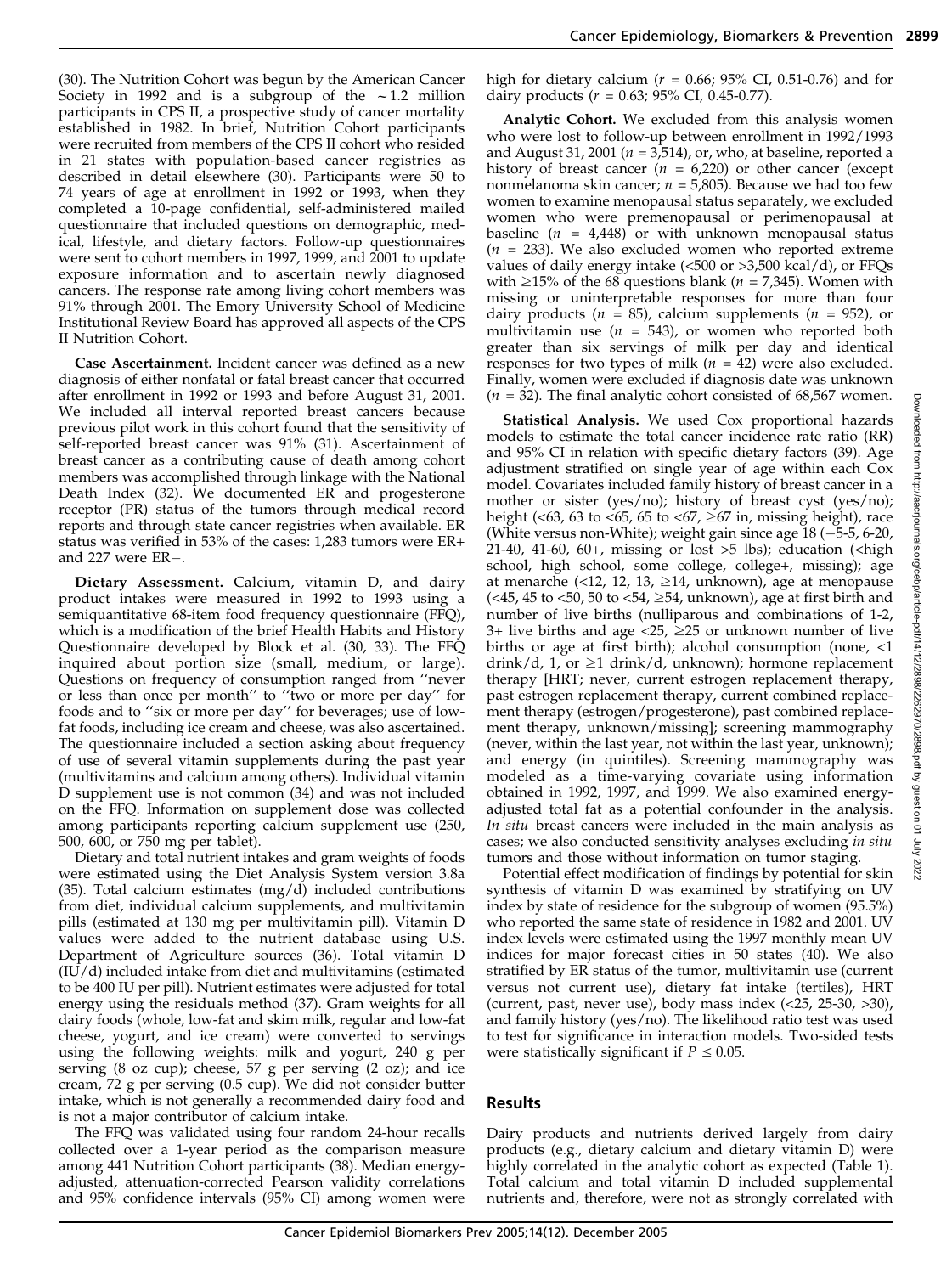Table 1. Correlation coefficients (r) between dairy, dietary calcium, and vitamin D intakes in CPS II Nutrition Cohort women

|                                                                                                                                                    | Dietary | Total        | Diet                 | Total                        | Total                                | High-fat                                           | Low-fat                                                 | Total                                                        | Low-fat                                                                 |
|----------------------------------------------------------------------------------------------------------------------------------------------------|---------|--------------|----------------------|------------------------------|--------------------------------------|----------------------------------------------------|---------------------------------------------------------|--------------------------------------------------------------|-------------------------------------------------------------------------|
|                                                                                                                                                    | calcium | calcium      | vitamin D            | vitamin D                    | dairy                                | dairy                                              | dairy                                                   | milk                                                         | milk                                                                    |
| Diet calcium<br>Total calcium<br>Diet vitamin D<br>Total vitamin D<br>Total dairy<br>High-fat dairy<br>Low-fat dairy<br>Total milk<br>Low-fat milk | 1.00    | 0.56<br>1.00 | 0.89<br>0.48<br>1.00 | 0.39<br>0.50<br>0.41<br>1.00 | 0.78<br>0.40<br>0.70<br>0.26<br>1.00 | 0.02<br>$-0.05$<br>0.06<br>$-0.08$<br>0.33<br>1.00 | 0.82<br>0.45<br>0.77<br>0.31<br>0.91<br>$-0.09$<br>1.00 | 0.80<br>0.41<br>0.83<br>0.31<br>0.89<br>0.12<br>0.89<br>1.00 | 0.80<br>0.42<br>0.81<br>0.31<br>0.86<br>$-0.05$<br>0.93<br>0.96<br>1.00 |

NOTE: Variables are in continuous form: dairy (g), calcium (mg).

other dietary variables. The largest contributors to dietary calcium included skim milk (38%), low-fat milk (32%), regular and low-fat cheese (15%), and regular and low-fat yogurt (7%). Top contributors to dietary vitamin D were similar, as follows: skim milk (42%), low-fat milk (38%), whole milk (5%), fish (5%), cereal (4%), and eggs (3%). Similarly, total dairy products were composed of skim milk (42%), low-fat milk (22%), whole milk (4%), regular and low-fat yogurt (11%), cheese and lowfat cheese (12%), and ice cream and low-fat ice cream (10%). Approximately 80% of low-fat dairy products consumed were from skim milk and low-fat milk, and the majority of milk consumed was in low fat or skim form (95%).

Table 2 provides a description of baseline characteristics and breast cancer risk factors according to intake of low-fat dairy products, dietary calcium, and total calcium, which were determined using predefined cut points. Ranges of intake were  $\sim$  3- to 6-fold from the lowest to highest intake levels. Women in the highest categories of each exposure smoked less and were more physically active. Use of HRT and calcium and multivitamin supplement was more common among women in the highest exposure groups; differences were especially pronounced among women in extreme categories of total calcium intake. Women with higher total calcium intakes also reported a somewhat greater history of breast cysts, were leaner, and gained less weight since age 18 compared with women with low total calcium intake. Reproductive history did not vary by dietary exposure category. Total fat and alcohol intakes were lower with higher exposure levels, and dairy nutrients were tracked in the expected direction.

| Characteristic                              |       | Low-fat dairy (servings/d) |       | Dietary calcium $(mg/d)$ |              |        | Total calcium $(mg/d)$                                                                                               |                                 |                         |  |
|---------------------------------------------|-------|----------------------------|-------|--------------------------|--------------|--------|----------------------------------------------------------------------------------------------------------------------|---------------------------------|-------------------------|--|
|                                             | Low   | Medium                     | High  | Low                      | Medium       | High   | Low                                                                                                                  | Medium                          | High                    |  |
|                                             | < 0.5 | $>1-2$                     | >3    | $\leq 500$               | $>750-1,000$ | >1,250 | $\leq 500$<br>$(n = 16,064)$ $(n = 22,360)$ $(n = 7,681)$ $(n = 17,194)$ $(n = 15,067)$ $(n = 4,355)$ $(n = 10,620)$ | $>1,000-1,250$<br>$(n = 9,120)$ | >1,750<br>$(n = 6,645)$ |  |
| Mean age $(y)$                              | 62.2  | 62.6                       | 63.0  | 62.0                     | 62.7         | 63.6   | 62.0                                                                                                                 | 62.7                            | 63.2                    |  |
| History of breast cyst $(\%)$               | 27.4  | 29.1                       | 30.9  | 27.9                     | 29.4         | 30.1   | 25.8                                                                                                                 | 29.7                            | 34.6                    |  |
| Mean body mass<br>index in 1992             | 25.6  | 25.6                       | 25.7  | 25.8                     | 25.5         | 25.2   | 26.1                                                                                                                 | 25.4                            | 24.3                    |  |
| Mean weight gain<br>since age $18y$         | 29.6  | 29.0                       | 30.0  | 30.8                     | 28.0         | 26.3   | 32.4                                                                                                                 | 28.1                            | 22.5                    |  |
| Mean height (in)                            | 64.4  | 64.6                       | 64.8  | 64.4                     | 64.6         | 64.6   | 64.4                                                                                                                 | 64.7                            | 64.6                    |  |
| Calcium supplement use (%)                  | 30.2  | 34.3                       | 34.2  | 30.3                     | 35.3         | 35.9   | 1.6                                                                                                                  | 48.4                            | 93.7                    |  |
| Multivitamin<br>supplement use (%)          | 35.3  | 44.6                       | 46.6  | 35.7                     | 45.8         | 48.9   | 13.6                                                                                                                 | 53.5                            | 67.3                    |  |
| Mean metabolic<br>equivalents               | 10.9  | 12.4                       | 13.2  | 10.6                     | 12.8         | 13.6   | 9.9                                                                                                                  | 12.9                            | 13.9                    |  |
| Current smoker (%)                          | 12.8  | 7.1                        | 5.9   | 11.5                     | 6.8          | 6.0    | 13.3                                                                                                                 | 6.7                             | 5.2                     |  |
| Nulliparous (%)                             | 7.6   | 7.5                        | 7.2   | 7.6                      | 7.5          | 7.1    | 7.3                                                                                                                  | 7.4                             | 7.6                     |  |
| First birth after<br>age 30 y $\frac{6}{6}$ | 7.2   | 7.8                        | 8.5   | 7.1                      | 7.6          | 8.1    | 7.0                                                                                                                  | 7.7                             | 7.4                     |  |
| Current HRT use (%)<br>Mean intakes of:     | 31.1  | 35.8                       | 37.1  | 31.9                     | 36.3         | 36.3   | 26.2                                                                                                                 | 36.6                            | 48.4                    |  |
| Total dairy<br>(servings/d)                 | 0.74  | 1.79                       | 4.24  | 0.70                     | 2.12         | 4.15   | 0.64                                                                                                                 | 2.26                            | 2.42                    |  |
| Low-fat dairy<br>(servings/d)               | 0.22  | 1.45                       | 3.90  | 0.39                     | 1.71         | 3.83   | 0.34                                                                                                                 | 1.84                            | 2.15                    |  |
| Total milk<br>(servings/d)                  | 0.23  | 1.11                       | 3.51  | 0.19                     | 1.38         | 3.54   | 0.17                                                                                                                 | 1.53                            | 1.80                    |  |
| Total calcium $(mg/d)$                      | 706   | 1,043                      | 1,544 | 648                      | 1,146        | 1,787  | 395                                                                                                                  | 1,120                           | 2,293                   |  |
| Dietary calcium $(mg/d)$                    | 442   | 772                        | 1,261 | 396                      | 858          | 1,490  | 390                                                                                                                  | 848                             | 1,002                   |  |
| Total vitamin $D$ (IU/d)                    | 220   | 337                        | 488   | 209                      | 360          | 574    | 113                                                                                                                  | 387                             | 560                     |  |
| Dietary vitamin D<br>(IU/d)                 | 80    | 176                        | 327   | 78                       | 194          | 388    | 78                                                                                                                   | 195                             | 239                     |  |
| Calories (kcal/d)                           | 1,218 | 1,372                      | 1,693 | 1,355                    | 1,334        | 1,329  | 1,282                                                                                                                | 1,437                           | 1,215                   |  |
| Total fat $(g/d)$                           | 57    | 46                         | 39    | 57                       | 45           | 35     | 58                                                                                                                   | 45                              | 41                      |  |
| Alcohol $(g/d)$                             | 5.8   | 4.4                        | 3.3   | 7.0                      | 3.4          | 2.3    | 6.6                                                                                                                  | 4.4                             | 3.3                     |  |

Table 2. Baseline characteristics according to consumption of low-fat dairy products and dietary and total calcium, CPS II Nutrition Cohort women (1992-2001)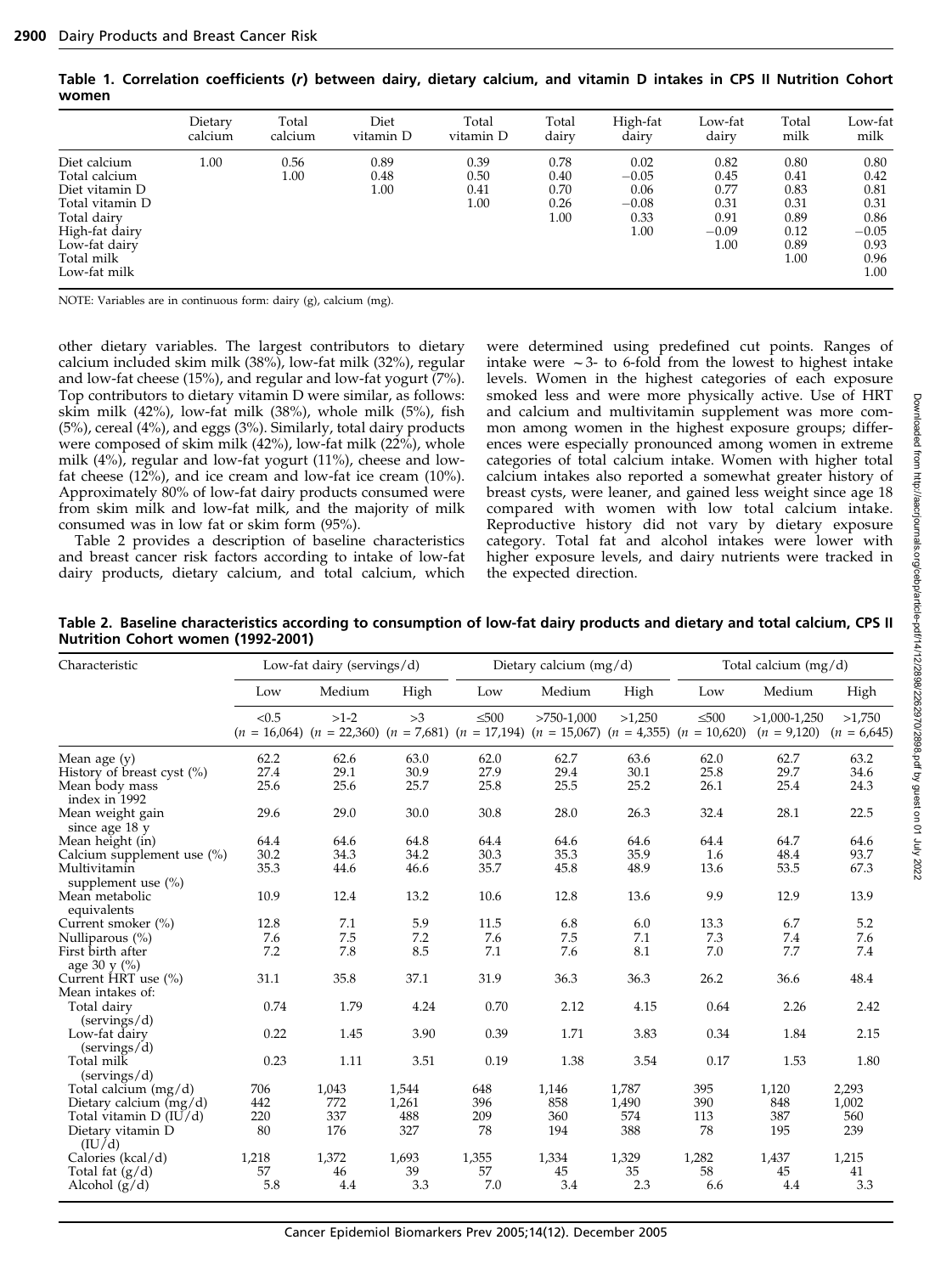Analyses are based on 2,855 cases of postmenopausal breast cancer identified over 536,815 person-years of follow-up from 1992 to 2001. The results with respect to nutrients are shown in Table 3. Women who consumed the most dietary calcium (>1,250 mg/d) had a 20% lower risk of postmenopausal breast cancer compared with those in the lowest category of intake  $\langle$  <500 mg/d; RR, 0.80; 95% CI, 0.67-0.95;  $P_{\text{trend}} = 0.02$ ). Supplemental calcium (including both calcium supplements and multivitamins) was not associated with risk of breast cancer, with or without inclusion of dietary calcium in the model, whereas calcium supplements alone (additionally controlling for multivitamins) were marginally associated with reduced risk (RR, 0.90; 95% CI, 0.82-0.99, for  $\geq 500$  mg versus no use; not shown). Likewise, total calcium (diet plus all supplements) did not strengthen the association (for  $>1,750$  mg total calcium/d; RR, 0.91; 95% CI, 0.79-1.06;  $P_{\text{trend}} = 0.07$ ). However, there was a nonlinear lower risk at levels between 1,250 and 1,750 mg total calcium/d. Neither dietary nor total vitamin D intake (diet plus multivitamin sources of vitamin D) was significantly related to risk of breast cancer.

In analyses by foods (Table 4), consumption of at least two servings of dairy products daily (versus  $\leq 0.5$  servings/d) was inversely associated with breast cancer risk (RR, 0.81; 95% CI, 0.69-0.95;  $P_{\text{trend}} = 0.002$ ). When we examined low-fat dairy products separately from high-fat dairy, associations were slightly stronger for low-fat dairy (controlled for other types). Total milk consumption  $(3 \text{ servings/d} \text{ versus } <1/2 \text{ cup/d})$ was nonsignificantly, inversely related to risk. When milk types were examined separately (compared with non– milk drinkers), consumption of low-fat and skim milk  $\geq 3$  servings/d (combined as ''low fat'') was marginally associated with lower risk. In these analyses, we considered individuals who reported cereal use but no milk consumption as ''non– milk drinkers.'' In analyses including these individuals as milk drinkers (with reference group including very small intake levels), results were not materially different.

In analyses that stratified by ER status of the tumor (Table 5), women in the highest dietary calcium category had 33% lower risk of ER+ tumors compared with women in the lowest category (RR, 0.67; 95% CI, 0.51-0.88;  $P_{\text{trend}} = 0.004$ ). Dietary vitamin D was also significantly related to lower risk of ER+ (RR, 0.74; 95% CI, 0.59-0.93;  $P_{\text{trend}} = 0.006$ ) but not ER-tumors (RR, 1.03; 95% CI, 0.61-1.73;  $P_{\text{trend}} = 0.84$ ). Consumption of  $\geq 2$ servings/d of dairy products was associated with 29% lower risk of ER+ tumors than consumption of <0.5 cups/d (RR, 0.71; 95% CI, 0.56-0.91;  $P_{\text{trend}}$  <0.0003). Results were similar when we examined ER/PR status combined (e.g., ER+/PR+ was similar to  $ER+$  alone and  $ER-/PR-$  was similar to  $ER-$  alone; there were too few cases to examine other combinations).

There was no significant interaction between the dietary exposures and multivitamin use, body mass index, HRT, family history of breast cancer, or total fat intake. Sensitivity analyses excluding women with in situ tumors were not materially different. However, women from states with lower UV exposure (UV index  $\leq$  median of 4.2) had a lower risk of breast cancer with greater dietary vitamin D consumption >300 IU/d (RR, 0.81; 95% CI, 0.67-0.97) compared with women from these states who consumed  $\leq 100$  IU/d. Conversely, women from states with UV index >4.3 did not have lower risk with vitamin D consumption >300 versus  $\leq 100$  IU/d

Table 3. Age- and multivariate-adjusted RRs and 95% CIs of breast cancer according to calcium and vitamin D intake, CPS II Nutrition Cohort women (1992-2001)

| Nutrient                                   | п      | Cases | $RR^*$ (95% CI)        | $RR^{\dagger}$ (95% CI) | $P_{\text{trend}}$ |
|--------------------------------------------|--------|-------|------------------------|-------------------------|--------------------|
| Dietary calcium $(mg/d)^{\ddagger}$        |        |       |                        |                         |                    |
| $\leq 500$                                 | 17,194 | 739   | 1.00                   | 1.00                    |                    |
| $>500-5750$                                | 25,435 | 1,065 | $0.96(0.88-1.06)$      | $0.95(0.86-1.04)$       |                    |
| $>750 \le 1,000$                           | 15,067 | 634   | $0.96(0.87-1.07)$      | $0.96(0.86-1.06)$       |                    |
| $>1,000-S1,250$                            | 6,516  | 265   | $0.93$ $(0.81 - 1.07)$ | $0.91(0.79-1.05)$       |                    |
| >1,250                                     | 4,355  | 152   | $0.79(0.66-0.94)$      | $0.80(0.67-0.95)$       | 0.02               |
| Supplemental calcium <sup>+</sup> $(mg/d)$ |        |       |                        |                         |                    |
| None                                       | 32,855 | 1,353 | 1.00                   | 1.00                    |                    |
| $<$ 250                                    | 15,221 | 642   | $1.02(0.93-1.12)$      | $1.01(0.92 - 1.11)$     |                    |
| $250 - 500$                                | 4,464  | 190   | $1.03(0.88-1.20)$      | $0.99(0.85-1.16)$       |                    |
| $500 - 1,000$                              | 9,844  | 395   | $0.96(0.86-1.07)$      | $0.90(0.81-1.01)$       |                    |
| $1,000+$                                   | 6,183  | 275   | $1.07(0.94-1.22)$      | $0.98(0.86-1.12)$       | 0.23               |
| Total calcium $(mg/d)$                     |        |       |                        |                         |                    |
| $\leq 500$                                 | 10,620 | 457   | 1.00                   | 1.00                    |                    |
| $>500-5750$                                | 17,880 | 729   | $0.94(0.84-1.06)$      | $0.91(0.81-1.02)$       |                    |
| $>750 \le 1,000$                           | 14,023 | 581   | $0.95(0.84-1.07)$      | $0.92(0.81-1.04)$       |                    |
| $>1,000-S1,250$                            | 9,120  | 407   | $1.02(0.89-1.17)$      | $0.97(0.85-1.11)$       |                    |
| $>1,250 \le 1,500$                         | 6,296  | 248   | $0.90(0.77-1.04)$      | $0.84(0.72-0.98)$       |                    |
| $>1,500 \le 1,750$                         | 3,983  | 144   | $0.81(0.67-0.98)$      | $0.76$ $(0.63-0.92)$    |                    |
| >1,750                                     | 6,645  | 289   | $0.99(0.85-1.14)$      | $0.91(0.79-1.06)$       | 0.07               |
| Dietary vitamin $D$ (IU/d)                 |        |       |                        |                         |                    |
| $\leq 100$                                 | 19,547 | 830   | 1.00                   | 1.00                    |                    |
| $>100-5200$                                | 30,302 | 1,257 | $0.96(0.88-1.05)$      | $0.96(0.88-1.05)$       |                    |
| $>200-500$                                 | 12,559 | 534   | $0.98(0.88-1.09)$      | $0.98(0.88-1.10)$       |                    |
| >300                                       | 6,159  | 234   | $0.87(0.75-1.00)$      | $0.89(0.76-1.03)$       | 0.21               |
| Total vitamin $D$ (IU/d)                   |        |       |                        |                         |                    |
| $\leq 100$                                 | 12,707 | 529   | 1.00                   | 1.00                    |                    |
| $>100-5200$                                | 19,575 | 826   | $1.00(0.90-1.11)$      | $0.99(0.88-1.10)$       |                    |
| $>200-5300$                                | 8,494  | 326   | $0.91(0.79-1.04)$      | $0.90(0.78-1.03)$       |                    |
| $>300-5400$                                | 5,339  | 220   | $0.98(0.84-1.14)$      | $0.95(0.81-1.11)$       |                    |
| $>400-500$                                 | 6,304  | 241   | $0.91(0.78-1.06)$      | $0.86(0.73-1.00)$       |                    |
| $>500-500$                                 | 6,425  | 304   | $1.12(0.97-1.29)$      | $1.08(0.93-1.24)$       |                    |
| $>600-5700$                                | 4,609  | 206   | $1.05(0.89-1.23)$      | $1.03(0.87-1.21)$       |                    |
| >700                                       | 5,114  | 203   | $0.94(0.80-1.10)$      | $0.95(0.81 - 1.13)$     | 0.98               |
|                                            |        |       |                        |                         |                    |

\*Age-adjusted model.

<sup>†</sup>Multivariate-adjusted model controlling for age, energy, history of breast cyst, family history of breast cancer, height, weight gain since age 18, alcohol use, race, age at menopause, age at first birth and number of live births, education, mammography history, and HRT. #Dietary and supplemental calcium are controlled for each other.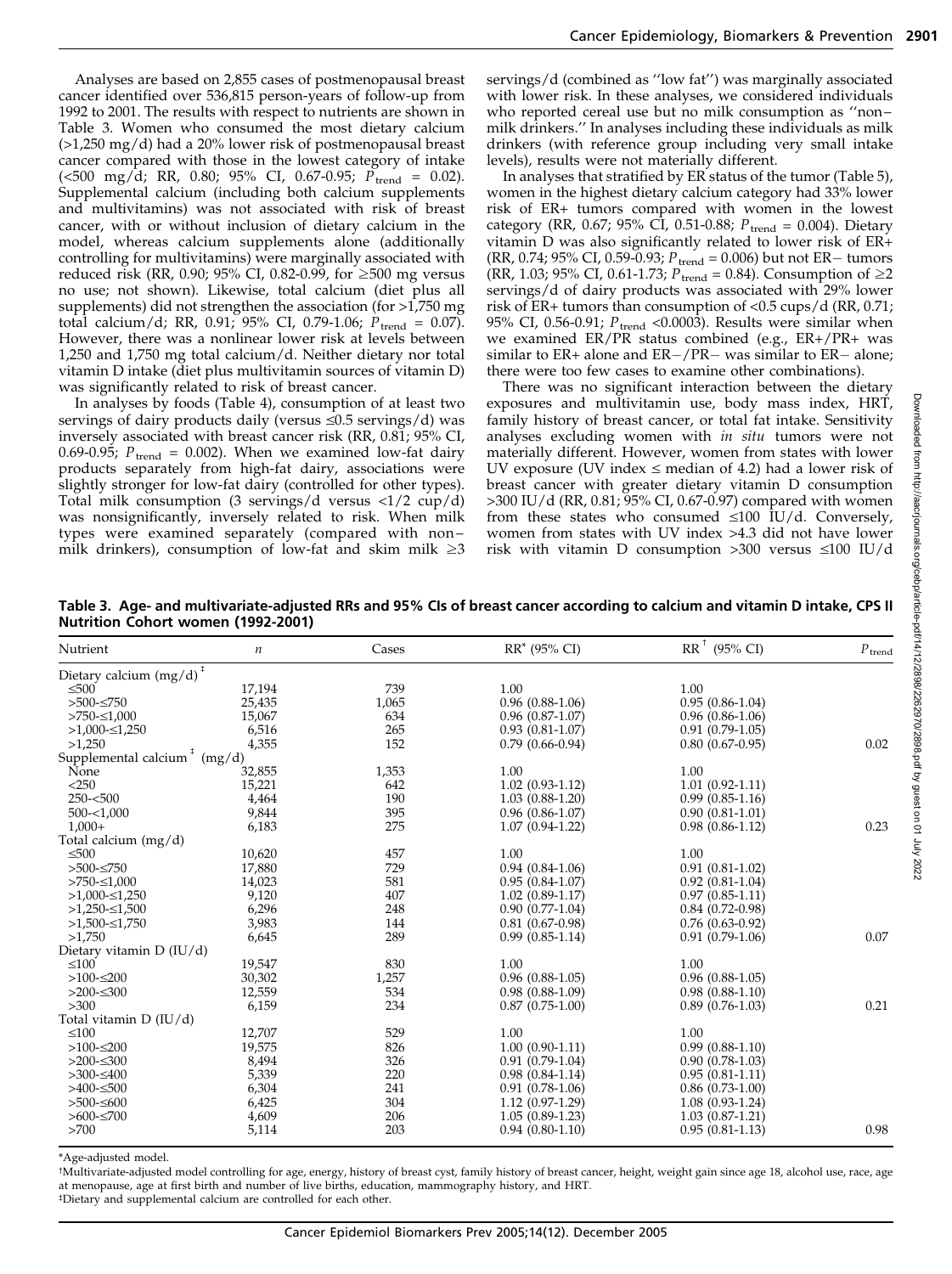| Table 4. Age- and multivariate-adjusted RRs and 95% CIs of breast cancer according to dairy product intake, CPS II |  |  |  |  |  |
|--------------------------------------------------------------------------------------------------------------------|--|--|--|--|--|
| Nutrition Cohort women (1992-2001)                                                                                 |  |  |  |  |  |

| Food                                    | $\it n$ | Cases | RR <sup>*</sup> (95% CI) | $RR^{\dagger}$ (95% CI) | $P_{\text{trend}}$ |  |
|-----------------------------------------|---------|-------|--------------------------|-------------------------|--------------------|--|
| Total dairy (servings/d) <sup>‡</sup>   |         |       |                          |                         |                    |  |
| < 0.5                                   | 7,034   | 300   | 1.00                     | 1.00                    |                    |  |
| $0.5 - 1$                               | 14,840  | 630   | $0.99(0.86-1.13)$        | $0.96(0.83-1.10)$       |                    |  |
| $>1-2$                                  | 26,138  | 1,121 | $0.99(0.88-1.13)$        | $0.93(0.82-1.06)$       |                    |  |
| $>2-3$                                  | 10,533  | 407   | $0.90(0.77-1.04)$        | $0.81(0.69-0.95)$       |                    |  |
| >3                                      | 10,022  | 397   | $0.91(0.78-1.06)$        | $0.81(0.69-0.96)$       | 0.002              |  |
| Low-fat dairy (servings/d) <sup>§</sup> |         |       |                          |                         |                    |  |
| < 0.5                                   | 16,064  | 667   | 1.00                     | 1.00                    |                    |  |
| $0.5 - 1$                               | 16,778  | 707   | $1.00(0.90-1.11)$        | $0.96(0.86-1.07)$       |                    |  |
| $>1-2$                                  | 22,360  | 947   | $1.00(0.91-1.11)$        | $0.94(0.85-1.04)$       |                    |  |
| $>2-3$                                  | 5,684   | 223   | $0.94(0.81-1.09)$        | $0.85(0.73-1.00)$       |                    |  |
| >3                                      | 7,681   | 311   | $0.95(0.83-1.08)$        | $0.86(0.74-0.99)$       | 0.016              |  |
| High-fat dairy (servings/wk) $\S$       |         |       |                          |                         |                    |  |
| < 0.3                                   | 16,544  | 678   | 1.00                     | 1.00                    |                    |  |
| $0.3 - 1$                               | 13,153  | 558   | $1.05(0.94 - 1.17)$      | $1.03(0.92 - 1.16)$     |                    |  |
| $>1-2$                                  | 10,740  | 478   | $1.09(0.97-1.23)$        | $1.06(0.94-1.19)$       |                    |  |
| $>2-4$                                  | 13,122  | 568   | $1.07(0.96-1.19)$        | $1.02(0.91-1.15)$       |                    |  |
| >4                                      | 15,008  | 573   | $0.95(0.85-1.06)$        | $0.89(0.79-1.00)$       | 0.12               |  |
| Total milk (servings/d) <sup>  </sup>   |         |       |                          |                         |                    |  |
| Non-milk drinker                        | 18,923  | 810   | 1.00                     | 1.00                    |                    |  |
| < 0.5                                   | 7,209   | 279   | $0.91(0.79-1.04)$        | $0.90(0.78-1.03)$       |                    |  |
| $0.5 - 1$                               | 13,269  | 556   | $0.97(0.87-1.08)$        | $0.96(0.86-1.06)$       |                    |  |
| $>1-2$                                  | 19,261  | 805   | $0.97(0.88-1.07)$        | $0.94(0.85-1.04)$       |                    |  |
| $>2-3$                                  | 3,014   | 129   | $1.00(0.83-1.20)$        | $0.97(0.80-1.17)$       |                    |  |
| >3                                      | 6,891   | 276   | $0.91(0.80-1.05)$        | $0.88(0.76-1.02)$       | 0.13               |  |
| Milk type (servings/d)                  |         |       |                          |                         |                    |  |
| Non-milk drinker                        | 18,923  | 810   | 1.00                     | 1.00                    |                    |  |
| Whole milk only                         | 2,183   | 84    | $0.92(0.74-1.16)$        | $0.97(0.78-1.22)$       |                    |  |
| Low-fat milk only $< 0.5$               | 6,062   | 238   | $0.92(0.80-1.06)$        | $0.90(0.78-1.04)$       |                    |  |
| Low-fat milk only 0.5-1                 | 11,561  | 493   | $0.99(0.88-1.10)$        | $0.96(0.86-1.08)$       |                    |  |
| Low-fat milk only $>1-2$                | 17,225  | 722   | $0.97(0.88-1.07)$        | $0.94(0.85-1.04)$       |                    |  |
| Low fat milk only $>2-3$                | 2,418   | 104   | $1.00(0.81-1.22)$        | $0.95(0.77-1.17)$       |                    |  |
| Low-fat milk only $>3$                  | 6,318   | 255   | $0.92(0.80-1.06)$        | $0.88(0.76-1.02)$       |                    |  |
| Combination of milks                    | 3,877   | 149   | $0.90(0.76-1.07)$        | $0.90(0.75-1.07)$       |                    |  |

\*Age-adjusted.

\*Additionally controlled for energy, history of breast cyst, family history of breast cancer, height, weight gain since age 18, alcohol use, race, age at menopause, age at first birth and number of live births, education, mammography history, and HRT use.

#Dairy products include low fat cheese, yogurt, low fat yogurt, ice cream, whole milk, low fat milk, skim milk, and cheese from pizza.

*SLow-fat dairy and high-fat dairy are additionally controlled for each other.* 

*Milk products include whole milk, low fat milk, and skim milk.* 

(RR, 1.05; 95% CI, 0.82-1.35;  $P_{\text{interaction}} = 0.05$ ). Similar findings were observed by UV index for >2 versus <0.5 servings/d of low-fat dairy (RR, 0.77; 95% CI, 0.66-0.90 within low UV index states and RR, 1.05; 95% CI, 0.85-1.29 within high UV index states,  $P_{\text{interaction}} = 0.03$ ) and >2 versus <0.5 total dairy servings/d (RR, 0.76; 95% CI, 0.64-0.91 within low UV index states and RR, 0.93; 95% CI, 0.73-1.17 within high UV index states,  $P_{\text{interaction}} = 0.02$ ).

### **Discussion**

In this large prospective U.S. cohort, high intake of dietary calcium and low-fat dairy products was associated with a moderately lower risk of developing postmenopausal breast cancer compared with women with lowest intake levels. Supplemental calcium or higher levels of total calcium (diet plus supplements) and vitamin D were not related to overall breast cancer risk. However, vitamin D, calcium, and dairy products were inversely associated with risk of ER+ breast tumors, but not ER- tumors.

Our overall findings suggest that dairy products, composed mainly of low-fat sources or some component within these foods, are associated with a small but significantly lower risk of breast cancer in postmenopausal women. Three prospective studies of low-fat dairy products or dietary calcium in relation with postmenopausal breast cancer risk had mixed results (18, 29, 41). In the Netherlands Cohort Study, consumption of skim milk and skim milk products was unrelated to postmenopausal breast cancer risk (RR, 1.04, for median intake of 203  $g/d$  or 1 cup/d versus none; ref. 41). In our study, risk was not lower until intake reached  $\geq 480$  g/d (2 cups/d), implying that greater intakes may be necessary to lower risk. In a large pooled analysis of U.S. and European cohorts (18), dairy products were not related to breast cancer risk but milk fortification policies may be different in European countries. Shin et al. (29) observed a significant inverse association between low-fat dairy products, dietary calcium, and premenopausal breast cancer risk in the Nurses' Health Study using repeated FFQs to cumulatively update diet over a 16-year follow-up period. However, these dietary factors were not related to postmenopausal breast cancer, except in analyses limited to baseline exposure when dietary calcium was associated with a 15% statistically significantly lower risk (29).

The high correlations of nutrients in dairy products make it challenging to identify the single or combined variables that may contribute to lower breast cancer risk. Dietary calcium was more strongly inversely associated with risk than other factors we examined, but the hypothesized mechanisms are not as compelling as those for vitamin D. One hypothesis for calcium centers on modification of fatstimulated proliferation (3) but dietary fat is not consistently related to breast cancer risk (42, 43) and was not a modifier in this analysis. If calcium is truly a causal factor, a possible explanation for the weaker association with supplemental calcium is that lactose present in dairy products enhances calcium absorption. Lactose has also been hypothesized to reduce breast cancer risk by blocking gonadotropin release,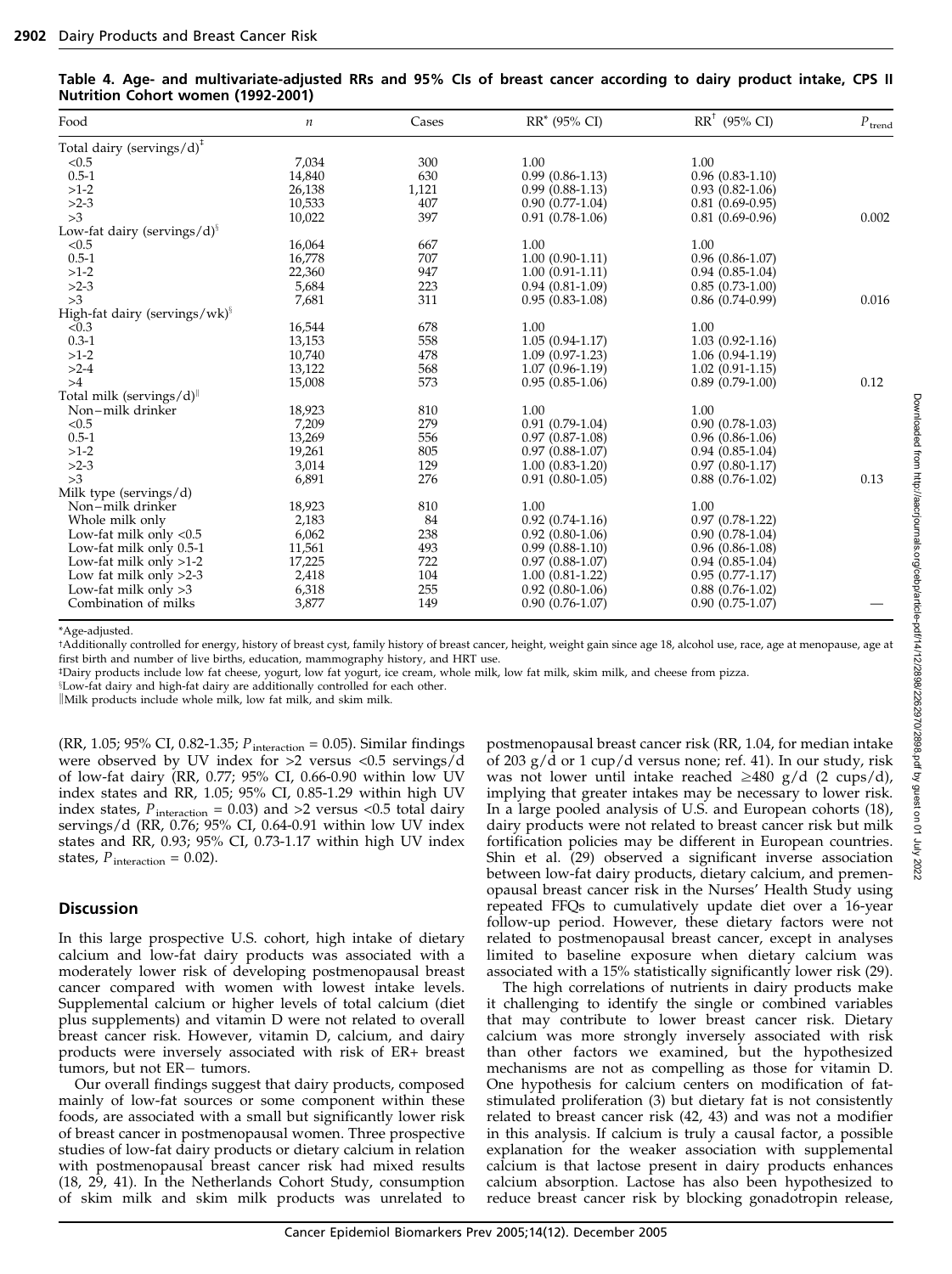which would down-regulate estrogen synthesis (29). Use of calcium supplements was also more common among women taking HRT in our cohort; thus, residual confounding by HRT use among calcium supplement users may also account for the weaker associations with supplemental calcium. Lowfat dairy products were associated with a slightly lower risk of breast cancer compared with high-fat dairy products, suggesting that conjugated linoleic acid may not be the responsible factor, although, in this study, we were not able to measure total conjugated linoleic acid intake.

Although our findings for vitamin D were not as strong as for other dietary variables, the biological plausibility for a role for vitamin D in breast carcinogenesis is strong. Both normal and neoplastic breast tissue express the nuclear receptor for  $1,25(OH)_2D$ . Several studies report tissue-specific expression of  $1,\alpha$ -hydroxylase and autocrine/paracrine synthesis of  $1,25(OH)<sub>2</sub>D$  (6, 44). Little is known about factors that may influence  $1,25(OH)<sub>2</sub>D$  synthesis and degradation in breast tissue but greater substrate availability should be important (7). Others have observed inverse associations between higher 25-hydroxyvitamin D levels or sun exposure and breast cancer risk (7, 27). Vitamin D intake may be more strongly associated with risk than we were able to ascertain had we assessed sun exposure or 25-hydroxyvitamin D blood levels. Among women with expected lower UV synthesis of vitamin D (states with lower UV index), we observed stronger inverse associations with dietary vitamin D compared with women who lived in states with high UV index.

In our study, inverse associations between dietary factors and postmenopausal breast cancer risk were somewhat stronger in women with ER+ tumors. This is consistent with recent studies showing that risk factors for breast cancer vary by ER and PR status (45). Previous studies suggest that ER+ breast cancer cell lines are more sensitive to  $1,25(OH)<sub>2</sub>D$ mediated growth regulation compared with ER- cell lines (4, 5, 46). Although total and dietary vitamin D was not related to overall breast cancer risk in our study, vitamin D was inversely related to risk of ER+ tumors. This suggests a role of

|  |  | Table 5. Relation of dietary variables to risk of breast cancer by ER status |
|--|--|------------------------------------------------------------------------------|
|--|--|------------------------------------------------------------------------------|

| Variable                                |       | $ER+$ cases          |                    | $ER - cases$    |                        |                    |  |  |
|-----------------------------------------|-------|----------------------|--------------------|-----------------|------------------------|--------------------|--|--|
|                                         | Cases | RR                   | $P_{\text{trend}}$ | Cases           | RR                     | $P_{\text{trend}}$ |  |  |
| Dietary calcium $(mg/d)^*$              |       |                      |                    |                 |                        |                    |  |  |
| $\leq 500$                              | 351   | 1.00                 |                    | 62              | 1.00                   |                    |  |  |
| $>500-5750$                             | 471   | $0.87(0.76-1.00)$    |                    | 87              | $0.97(0.69-1.34)$      |                    |  |  |
| $>750 \le 1,000$                        | 282   | $0.88(0.75-1.03)$    |                    | 44              | $0.84(0.57-1.25)$      |                    |  |  |
| $>1,000-S1,250$                         | 116   | $0.82(0.66-1.01)$    |                    | 23              | $1.03(0.64-1.69)$      |                    |  |  |
| >1,250                                  | 63    | $0.67(0.51-0.88)$    | 0.004              | 11              | $0.77(0.40-1.47)$      | 0.49               |  |  |
| Supplemental calcium $(mg/d)^*$         |       |                      |                    |                 |                        |                    |  |  |
| None                                    | 596   | 1.00                 |                    | 113             | 1.00                   |                    |  |  |
| $<$ 250                                 | 277   | $0.99(0.85-1.14)$    |                    | 44              | $0.84$ $(0.59-1.19)$   |                    |  |  |
| $250 - 500$                             | 84    | $0.99(0.79-1.25)$    |                    | 19              | $1.24(0.76-2.02)$      |                    |  |  |
| $500 - 1,000$                           | 193   | $0.98(0.83-1.15)$    |                    | 32              | $0.92$ $(0.62 - 1.37)$ |                    |  |  |
| $1,000+$                                | 133   | $1.06(0.87-1.28)$    | 0.82               | 19              | $0.85(0.52-1.39)$      | 0.63               |  |  |
| Total calcium $(mg/d)$                  |       |                      |                    |                 |                        |                    |  |  |
| $\leq 500$                              | 212   | 1.00                 |                    | 36              | 1.00                   |                    |  |  |
| $>500-5750$                             | 313   | $0.83(0.69-0.98)$    |                    | 73              | $1.20(0.81-1.80)$      |                    |  |  |
| $>750 \le 1,000$                        | 262   | $0.87(0.72 - 1.04)$  |                    | 32              | $0.69(0.43-1.12)$      |                    |  |  |
| $>1,000 \le 1,250$                      | 194   | $0.96(0.79-1.18)$    |                    | 29              | $0.97(0.59-1.59)$      |                    |  |  |
| $>1,250 \le 1,500$                      | 104   | $0.72$ $(0.57-0.92)$ |                    | 20              | $0.95(0.55-1.66)$      |                    |  |  |
| $>1,500 \le 1,750$                      | 65    | $0.71(0.53-0.94)$    |                    | 11              | $0.84(0.42-1.66)$      |                    |  |  |
| >1,750                                  | 133   | $0.87(0.70-1.09)$    | 0.13               | 26              | $1.14(0.68-1.92)$      | 0.78               |  |  |
| Dietary vitamin $D$ (IU/d)              |       |                      |                    |                 |                        |                    |  |  |
| $\leq 100$                              | 404   | 1.00                 |                    | 64              | 1.00                   |                    |  |  |
| $>100-200$                              | 551   | $0.85(0.75-0.97)$    |                    | 102             | $1.05(0.77-1.44)$      |                    |  |  |
| $>200-500$                              | 231   | $0.86(0.73-1.02)$    |                    | 42              | $1.06(0.71-1.57)$      |                    |  |  |
| >300                                    | 97    | $0.74(0.59-0.93)$    | 0.006              | 19              | $1.03(0.61-1.73)$      | 0.84               |  |  |
| Total vitamin D (IU/d)                  |       |                      |                    |                 |                        |                    |  |  |
| $\leq 100$                              | 243   | 1.00                 |                    | $41\,$          | 1.00                   |                    |  |  |
| $>100-5200$                             | 356   | $0.92(0.78-1.08)$    |                    | 73              | $1.18(0.81 - 1.74)$    |                    |  |  |
| $>200-500$                              | 149   | $0.88(0.72-1.08)$    |                    | 26              | $0.99(0.60-1.62)$      |                    |  |  |
| $>300 \leq 400$                         | 109   | $1.00(0.80-1.26)$    |                    | 12              | $0.74(0.38-1.41)$      |                    |  |  |
| $>400$ - $\leq 500$                     | 126   | $0.95(0.76-1.18)$    |                    | 15              | $0.75(0.41 - 1.37)$    |                    |  |  |
| $>500 \leq 600$                         | 129   | $0.98(0.79-1.21)$    |                    | 22              | $1.08(0.64 - 1.83)$    |                    |  |  |
| $>600-5700$                             | 87    | $0.93(0.73-1.19)$    |                    | 17              | $1.15(0.65-2.03)$      |                    |  |  |
| >700                                    | 84    | $0.84(0.65-1.09)$    | 0.57               | 21              | $1.35(0.79-2.33)$      | 0.82               |  |  |
| Low-fat dairy (servings/d) <sup>†</sup> |       |                      |                    |                 |                        |                    |  |  |
| < 0.5                                   | 307   | 1.00                 |                    | 50              | 1.00                   |                    |  |  |
| $0.5 - 1$                               | 328   | $0.95(0.81 - 1.11)$  |                    | 55              | $1.03(0.70-1.52)$      |                    |  |  |
| $>1-2$                                  | 422   | $0.88(0.76-1.03)$    |                    | 80              | $1.13(0.79-1.64)$      |                    |  |  |
| $>2-3$                                  | 91    | $0.72(0.56-0.92)$    |                    | 14              | $0.82(0.44-1.52)$      |                    |  |  |
| >3                                      | 135   | $0.76(0.61-0.94)$    | 0.002              | 28              | $1.22(0.74-2.03)$      | 0.59               |  |  |
| Total dairy (servings/d)                |       |                      |                    |                 |                        |                    |  |  |
| < 0.5                                   | 136   | 1.00                 |                    | $\frac{25}{52}$ | 1.00                   |                    |  |  |
| $0.5 - 1$                               | 299   | $0.98(0.80-1.20)$    |                    |                 | $1.01(0.62 - 1.63)$    |                    |  |  |
| $>1-2$                                  | 497   | $0.88(0.72 - 1.07)$  |                    | 87              | $0.98(0.62 - 1.56)$    |                    |  |  |
| $>2-3$                                  | 175   | $0.71(0.56-0.91)$    |                    | 25              | $0.74(0.41-1.34)$      |                    |  |  |
| >3                                      | 176   | $0.73(0.57-0.93)$    | 0.0003             | 38              | $1.23(0.70-2.15)$      | 0.77               |  |  |

NOTE: Models are adjusted for age, energy, history of breast cyst, family history of breast cancer, height, weight change from age 18 to 1992, alcohol use, parity and age at first birth, education, HRT use, and mammography history.

\*Dietary and supplemental calcium are controlled for each other.

tAdditionally controlled for high-fat dairy intake.